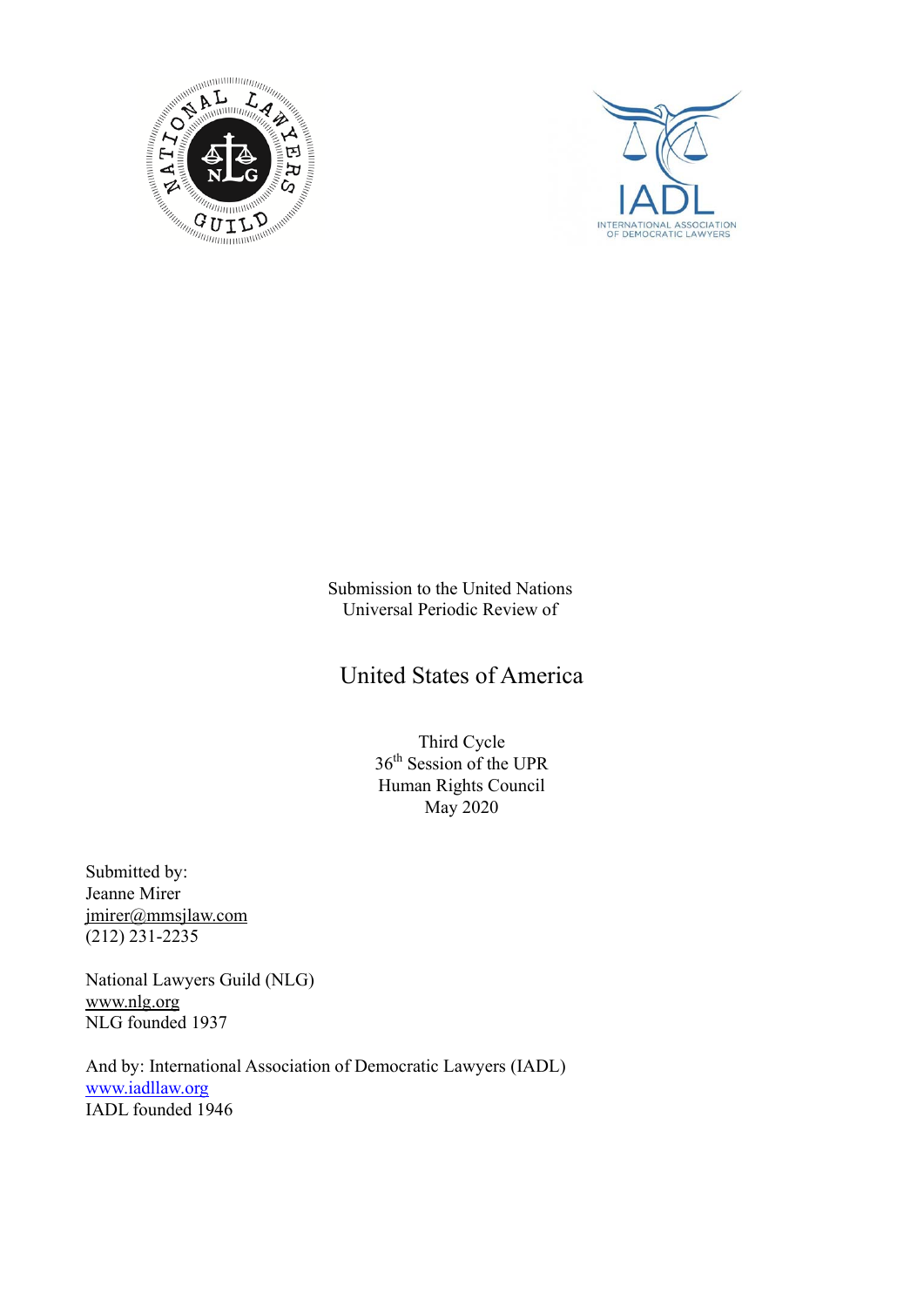## **UNITED STATES' FAILURE TO PUT IN PLACE EFFECTIVE MEASURES TO PROTECT THE RIGHT TO VOTE**

#### **SUMMARY**

-

1. Article 21 of the UDHR provides, "Everyone has the right to take part in the government of his country, directly or through freely chosen representatives." ICCPR article 25 declares that every citizen shall have the right and opportunity "to take part in the conduct of public affairs… to vote and be elected at genuine periodic elections." Equality of access to these political rights based on race and national origin is guaranteed by the International Convention on the Elimination of All Forms of Racial Discrimination (Art. 5). <sup>1</sup> The rights guaranteed in Article 25 of the ICCPR are to be enjoyed without distinctions as set forth in Article 2 of the ICCPR and without unreasonable restrictions. The distinctions in Article 2 include race, colour, sex, language, religion, political or other opinion, national or social origin, property, birth or other status. The Human Rights Committee in the General Comment on Article 25 stated that Article 25 lies at the core of democratic government based on the consent of the people and in conformity with the principles of the Covenant. States must take effective measures to ensure that all persons entitled to vote are able to exercise that right. (Paragraph 1).

Although the United States has ratified the ICCPR and the ICERD, the United States has not taken effective measures to ensure that all persons entitled to vote are able to exercise their right. Not only is the United States not taking effective measures to ensure people are able to exercise the right to vote, many States have engaged in actions which impair this right and continue to suppress the rights of many people to vote. The Supreme Court also has either made rulings which promote voter suppression or has refused to hear cases which have challenged voter suppression. Targets of voter suppression have primarily been people of color and those whose ideology tends to be progressive. Thus there has been discrimination based on race, color and national origin as well as political opinion. Many of the laws which impose identification requirements impose costs on those groups least capable of paying them, thus discriminating against people based on property. This UPR submission will address several specific barriers to voting which violate the United States' duty to take effective measures to protect that right.

<sup>1</sup> Similar rights are protected by regional documents, including article 23 of the American Convention on Human Rights (ACHR) and article 13 of the African Charter on Human and Peoples' Rights (ACHPR). The European Convention on Human Rights (ECHR) mandates free elections by secret ballot to ensure the free expression of the people in choosing their representatives (Protocol 1, Art. 3). The right of women to vote on an equal basis with men is delineated in the Convention on the Elimination of All Forms of Discrimination Against Women (CEDAW). "State Parties shall take all appropriate measures to eliminate discrimination against women in the political and public life of the country and, in particular, shall ensure to women, on equal terms with men, the right … [t]o vote in all elections. It could be said that given the universality of the recognition of these rights they are customary international law.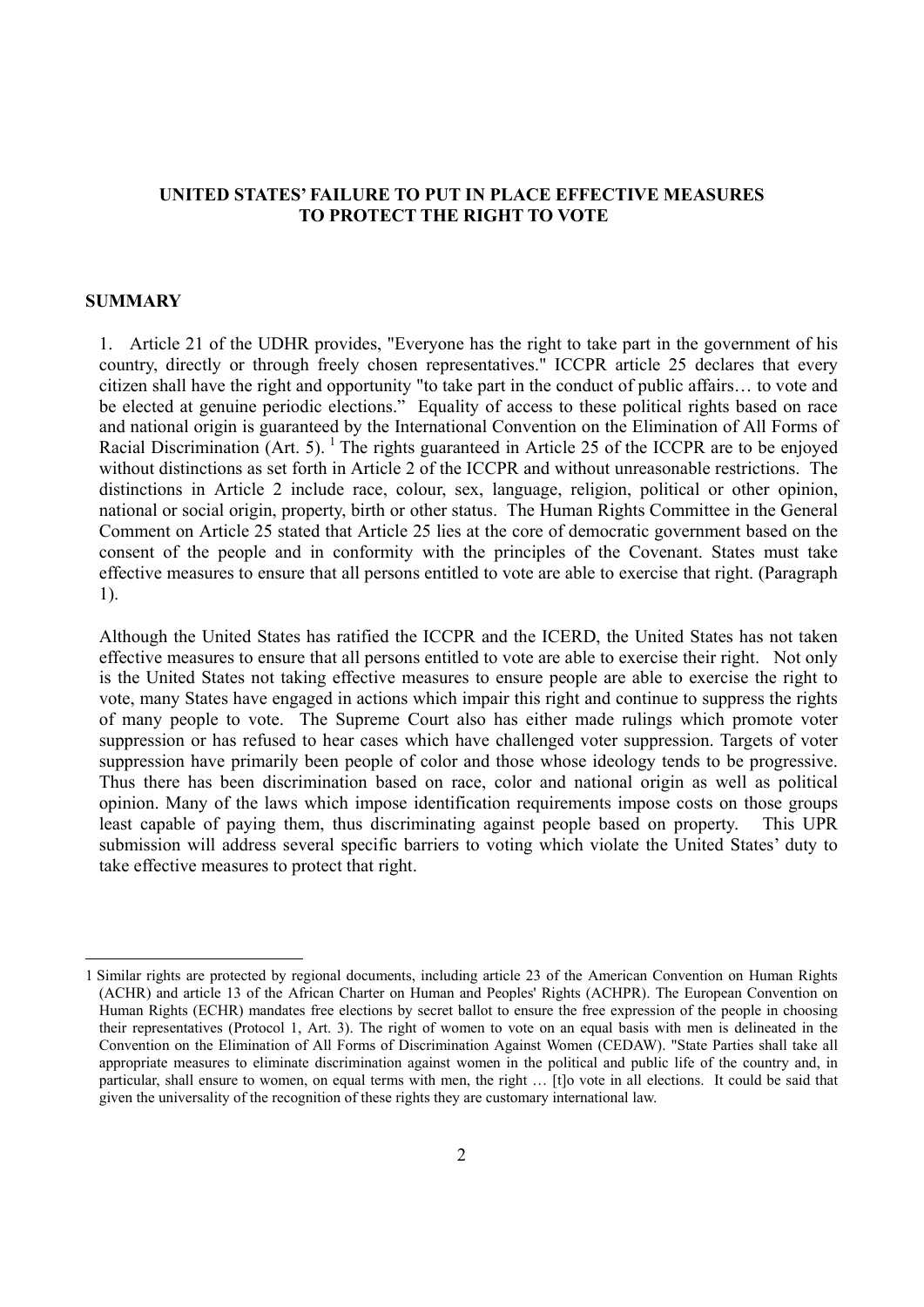2. The National Lawyers Guild (NLG) was founded in 1937 in order to unite progressive lawyers throughout the country. It was the first racially integrated bar association in the United States and has championed civil and human rights. For the 82 years of its existence, the NLG has promoted all forms of democratic rights, including fighting to expand the right to vote and to eliminate racial barriers to voting. Recently as there have been major attacks on voting rights including voter suppression, the NLG's International Committee has been promoting education within the NLG on the International Human Rights Instruments and their applicability to voting rights in the U.S.

3. The International Association of Democratic Lawyers (IADL) is an international legal organization with sections and members in more than 50 countries. IADL has consultative status with the UN and is accredited to ECOSOC and UNESCO. It was established to promote international law, understanding among lawyers and their associations and it works to achieve the aims of the UN Charter. The IADL's Constitution calls for defending and promoting human and peoples' rights as well as integrating international human rights covenants into the national laws of each country. The IADL is committed to protecting voting rights in accordance with international human rights covenants worldwide.

4. The information obtained for this submission is based on various documents and research as well as work done by the author seeking to address problems of voter suppression and efforts to stop improper voter roll purges, strict laws requiring costly forms of identification to vote, and other obstacles to voting. Also in 2018, the author in conjunction with investigative reporter Greg Palast made demands for information from 26 US states, which gathered information on ways in which States purge their voter rolls.

#### **BACKGROUND**

-

In 2016, over 108 million people of the over 240 million people eligible to vote either did not show up at the polls or were denied ballots to vote in the presidential election in the United States. That is, about 55% of the eligible electorate voted. In 2012, nearly 219 million people were registered to vote, but only 126 million voted in the presidential election while 93 million did not vote. That is, only 58% voted. The reasons so many people fail to vote are varied but one thing is clear: There are so many obstacles and barriers to people voting that almost half the population of the United States does not vote, even in critical presidential elections.

This report outlines a few of the barriers to voting in the United States:

### **I. IN THE UNITED STATES PEOPLE ARE REQUIRED TO VOTE ON A WEEKDAY WHICH MAKES IT DIFFICULT FOR MANY WORKING PEOPLE TO VOTE**

In 1845, before the emancipation of the slaves and before it was legal for women to vote in the United States the first Tuesday after the first Monday in November was established as the national election day for presidential elections.<sup>2</sup> The rationale for setting this date was based in the agrarian

<sup>2</sup> This same Tuesday date was applied to elections for House of Representatives in 1875 and to the election of Senators in 1914. These other elections also preceded the passage of dates women still could not vote and the freed slaves and their descendants were effectively denied their right to vote either through intimidation or such practices as literacy tests or poll taxes which put the franchise out of reach for most African Americans or other persons of color.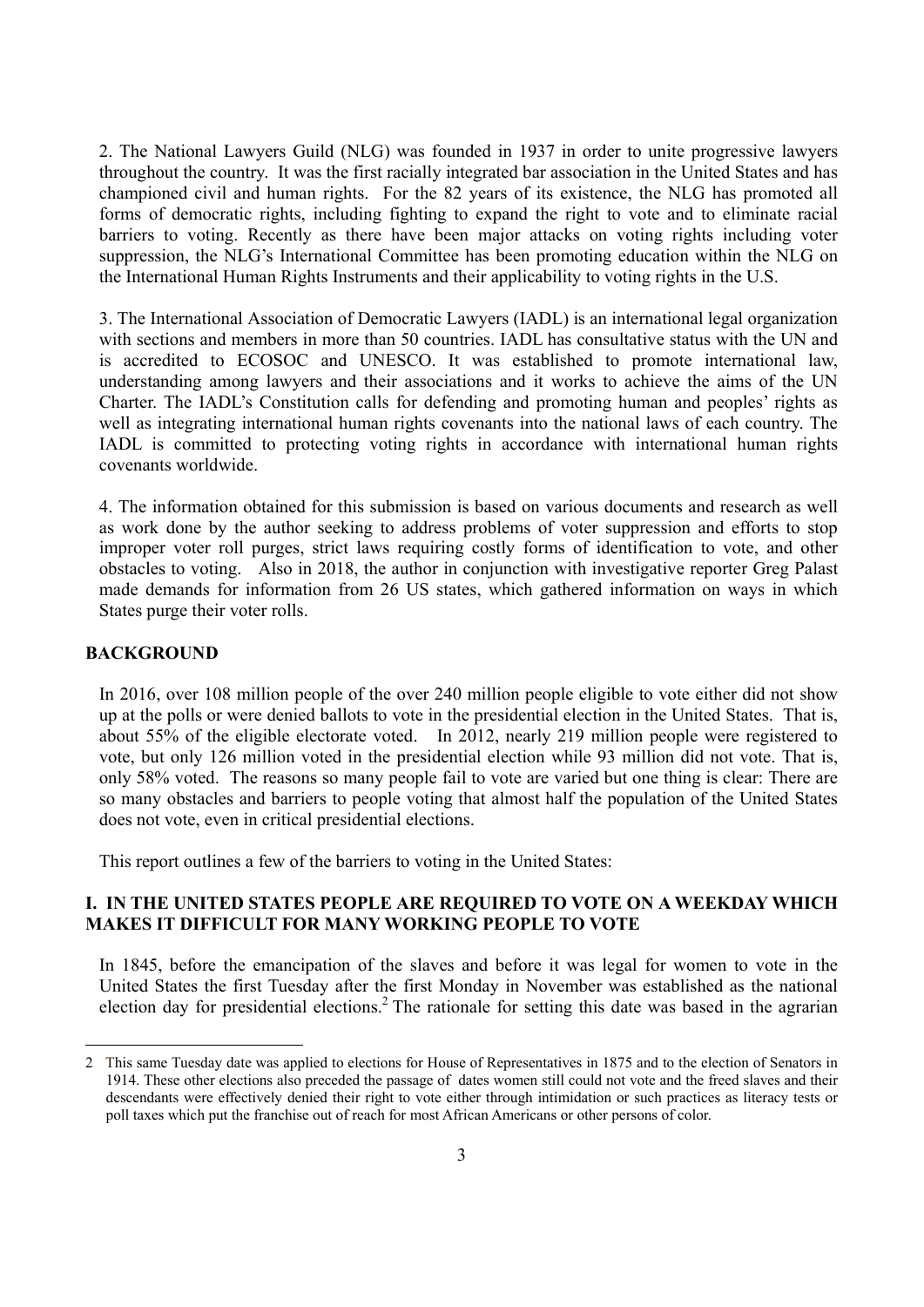and religious nature of the population at the times. It was convenient for farmers, as November was between planting seasons, allowing people time to travel to polling stations. Weekends were rejected primarily because it was presumed most people would be in church on Sundays.<sup>3</sup>

Today, unlike the overwhelming majority of countries which hold their elections over a few days and/or on weekend days,<sup>4</sup> the United States is still operating with an election day on a weekday in November, which no longer has any rationale for convenience of the population and indeed was set when only white men could vote. Having to vote on a weekday which is not a national holiday and where most employers do not give their workers time off to vote often puts eligible voters in the position of having to choose between their pay or voting, because often voting can only occur in limited hours before or after the regular workday, where long lines can prevent people from actually casting a ballot.<sup>5</sup> Unless a person lives in a State where early voting, either through filing a no excuse absentee ballot or voting at an early voting station is allowed, they must vote on the Tuesday election day.6 Furthermore, in large cities where voting infrastructure is old and not enough poll workers or voting stations are assigned, long lines occur which cause many people to give up

# **II. REGISTRATION AND IDENTIFICATION REQUIREMENTS ARE BARRIERS TO VOTING**

All States have a requirement that persons must register before they can vote. In the United States, voter registration is often difficult. In 1988 only 50.1% of the voting age population cast a vote in the presidential election. The 1992 elections showed a similarly low turnout of  $55.2\%$ .<sup>7</sup> In response to these low turnouts Congress in 1993 passed the National Voter Registration Act of 1993. (NVRA) This law was designed to make it easier for persons of voting age to register to vote in order to protect the fundamental right to vote. The law requires employees at Motor Vehicle offices and other public benefits offices to offer those who have come for those services the ability to register to vote at the same time. Being able to register to vote at the same time as seeking other services such as drivers' licenses or public benefits allows people to register to vote without any other cost. Despite the passage of this law, about 21% of voting age and voting eligible adults are not registered. Although the object of the NVRA was to increase voting participation, especially among lowereducated groups underrepresented in the presidential elections, it is not obvious that the decreased cost of registration has produced the desired result in voting turnout. Only 49% of the voting age population voted in 1996, the first presidential election year after the NVRA. Voter turnout improved only slightly in subsequent elections. Turnout was 51.2% in 2000 and 56.7% in 2004. According to a recent Pew Survey, less than 20% of eligible voters were offered the chance to register at motor vehicle offices or other public agencies.<sup>8</sup>

1

<sup>3 &</sup>quot;Why Do We Vote on Tuesdays?" https://www.npr.org/2016/11/01/500208500/why-do-we-vote-on-tuesdays.

<sup>4</sup> https://en.wikipedia.org/wiki/Election\_day

<sup>5</sup> It is well known that especially in large urban areas where many people of color live, voting infrastructure is not well maintained or supplied with enough ballots or sufficient numbers of trained poll workers cause long lines to vote. This type of problem causes people who want to vote but cannot wait because they have to go to work to leave the lines and not vote.

<sup>6</sup> There is a wide variation among states as to how much early voting is allowed and most states still require some type of excuse like illness or infirmity to file an absentee ballot.

<sup>7 &</sup>quot;Motor Voter and Turnout 15 Years after the NVRA" Joseph Lawler, Department of Economics, University of Notre Dame.<br>8 "Why are Millions of Citizens Not Registered to Vote" https://www.pewtrusts.org/reaserch-and-analysis/issue-

briefs/2017/06/why-are-millions-of-citizens-not-registered-to-vote.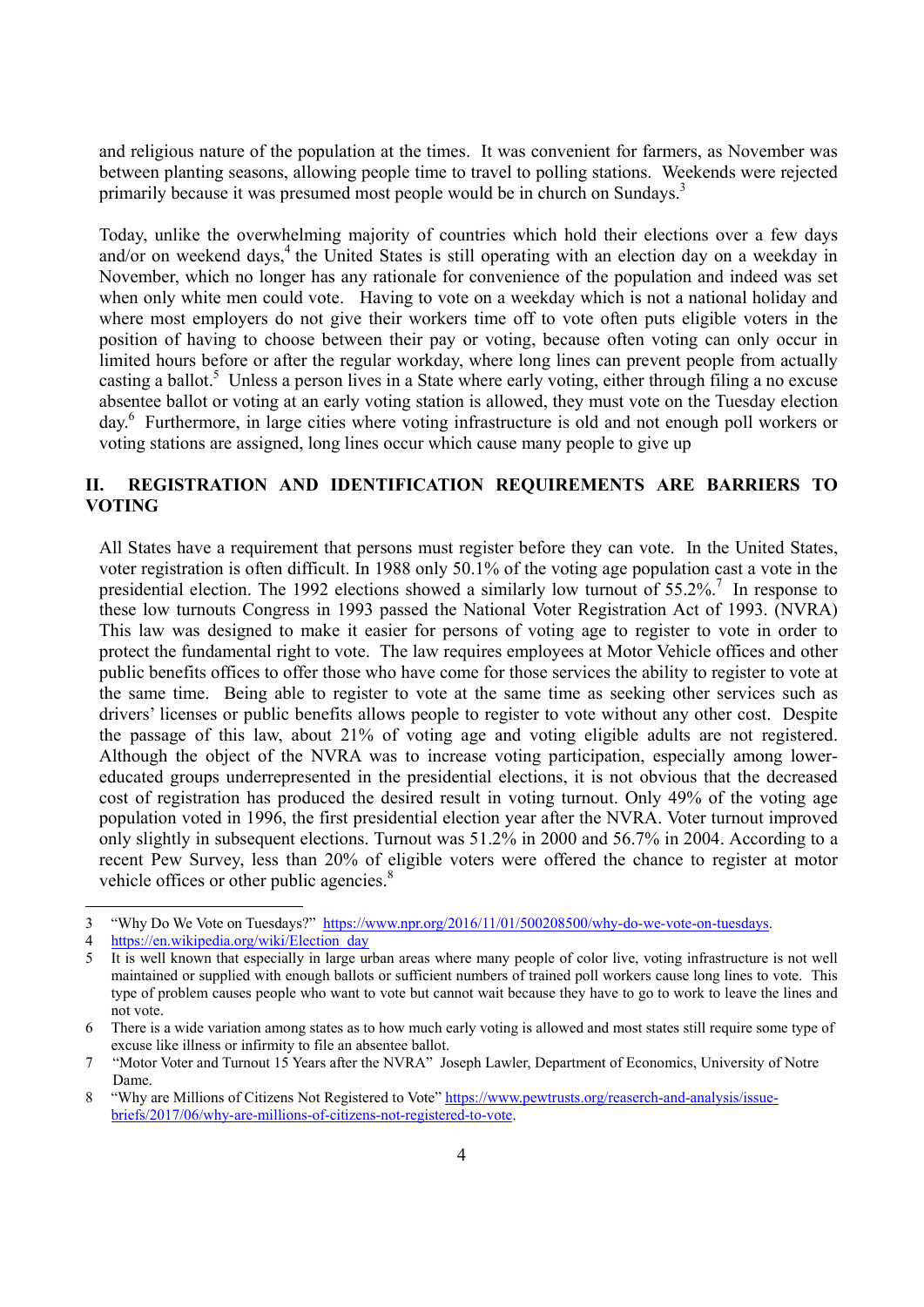While there are many reasons people in the United States do not vote or do not want to register to vote, including a belief that their votes do not make a difference, requiring people to register before an election, or cutting off their right to vote if they have not registered by a date in advance of an election is inconsistent with the duty of the United States to take effective measures to ensure people have the right to vote.

When a person registers to vote, they sign an affidavit swearing that they are eligible to vote. Once registered, they should be able to vote on election day. However there has been a big push by many States, especially after 2000, to pass and implement voter identification laws. Most of the proponents of these laws are Republicans who appear to believe that requiring these IDs, which makes it more difficult for low income persons and persons of color to expend the time or money to obtain them, will deter these people from voting. These laws have proliferated at the same time as many of the same opponents of people of color voting attacked the Voting Rights Act's requirement of Justice Department pre-clearance of any changes which might negatively affect voters of color in their jurisdiction.

Many of the ID laws have been challenged in Court but currently 34 of the 50 States have some form of voter ID laws in effect. These laws require various forms of identification at the polling station in order to vote. Several States have strict laws which allow only certain types of State issued photo ID cards to satisfy the ID requirement. In some States, persons are allowed to provide forms of identification other than specific forms of photo ID as in strict ID States, but in each case the requirement to provide some form of identification puts an extra burden on people trying to vote.<sup>9</sup> These identification laws are not supported by any rational basis as in person voter fraud is virtually non-existent. Unfortunately in 2008 the Supreme Court upheld a voter identification law from Indiana holding these laws not unconstitutional on their face.

A most egregious example of this was a law passed in North Dakota leading up to the 2018 elections imposing a requirement that Native Americans have ID with street addresses, when such street addresses rarely exist on reservations because resources have not been allocated to providing such addresses, and they had been voting for years using ID which referenced Post Office boxes as their addresses. A Court challenge to this law was unsuccessful, forcing many Native Americans in North Dakota to lose their vote in  $2018^{10}$ 

No case has challenged any of these laws based on the measures being contrary to the obligations of the States Parties to the ICCPR to take effective measures to ensure all those eligible to vote can vote.

# **III. PURGES OF MILLIONS OF PEOPLE FROM THE VOTER ROLLS**

According to the Brennan Center for Justice between 2016 and 2018, at least 17 million people were purged from the voting rolls in the United States. This was similar to the number of people purged

https://en.wikipedia.org/wiki/Voter ID laws in the United States.

<sup>10</sup> Article dated March 20, 2019 from the Native American Rights Fund "Discriminatory North Dakota Law Still In Effect."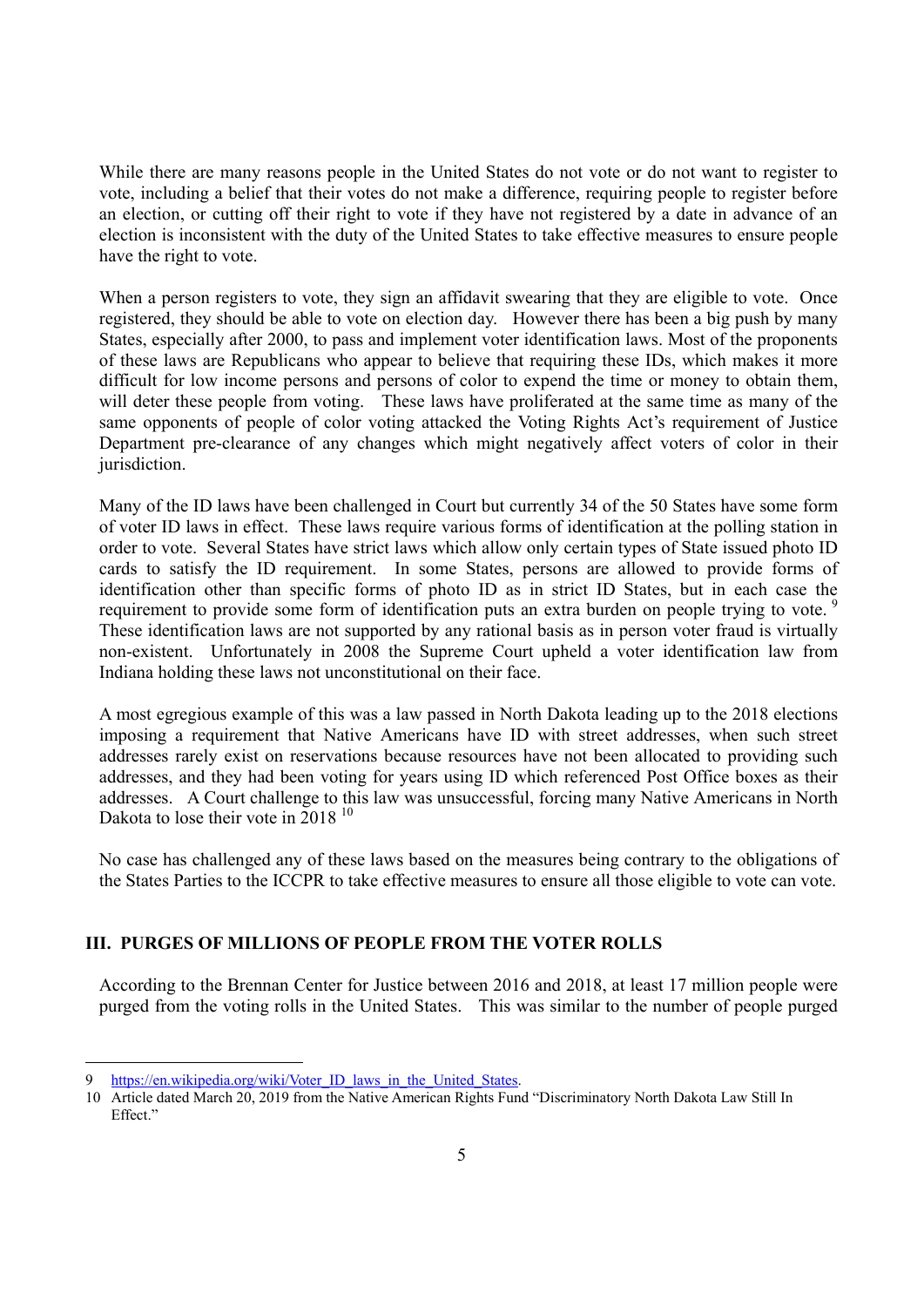between 2014 and 2016 but considerably higher than between 2006 to 2008.<sup>11</sup> Secretaries of State in each of the States have the job of maintaining the accuracy and currency of voter rolls. When the office of the Secretary of State gets notice that a person in their jurisdiction has died, moved, or is otherwise unqualified to vote, it is appropriate that these persons names are removed from the voter rolls.

One of the purposes of the National Voter Registration Act is to ensure that voter rolls are accurate and current. Unfortunately many States have referred to that purpose to engage in the purge millions of voters from the voter rolls who have not moved or died. They have used the fact that someone has not voted as a basis for claiming that a person has moved even though under the NVRA a person cannot be removed from the voter rolls for not voting.

Thus, where a person has not voted the State may send a confirmation postcard to the person they think has moved and if the person does not return the postcard confirming their addresses, those persons will be removed if they do not vote in two more Federal elections thereafter.

Unfortunately these postcards are often overlooked by people and not returned even if they have not moved. In 2018 a case known as *A. Phillip Randolph Institute v. Husted*, was decided by the Supreme Court, which approved of Ohio's use of non-voting as sufficient evidence that someone moved to trigger sending a confirmation postcard to them. Those who did not return the postcard and then did not vote for two federal election cycles were then removed from the rolls. The Court approved of this program, claiming people were not removed solely for not voting, but for not voting and not returning a postcard. In that case, persons who had not voted and had not returned the postcard but had never moved were removed from the voter rolls and denied the right to vote when they wanted to.

Other States have participated in programs like the Interstate Voter Crosscheck program where names of people who live in different states are matched and then removed if their names appear on two States' lists. The problem with this program is that it only matches first and last names and birth years. It has a racially disparate impact because people of color are over-represented in 85 of the 100 most common names and those common names appear frequently on the Crosscheck lists. It is believed that many people were purged just by virtue of their names being on the Crosscheck lists. Indiana passed a law requiring the Secretary of State to purge the names of people whose names appeared on the Crosscheck list as living in another State without any form of verification of notice. That law was recently struck down.<sup>12</sup>

In 2018 the author on behalf of investigative reporter Greg Palast sent requests to the 26 States which participated at that time in the Crosscheck program and requested the lists of people purged from the voter rolls as well as their lists of people purged from the voter rolls for any reason. The NVRA requires public disclosure of all list maintenance activities.

As a result of these requests, the author obtained records from most of the States which showed that many of them were using some form of postcard notification to voters like that approved of in Ohio to purge hundreds of thousands of people from the voter rolls. In the *Husted* case those challenging

-

<sup>11 &</sup>quot;Voter Purge Rates Remain High", Kevin Morris, August 1, 2019. https://www.brennancenter.org/print/21979.

<sup>12</sup> *Common Cause of Indiana et. al. v. Lawson,* 2019 U.S. App LEXIS 25773 (7<sup>th</sup> Cir. 2019)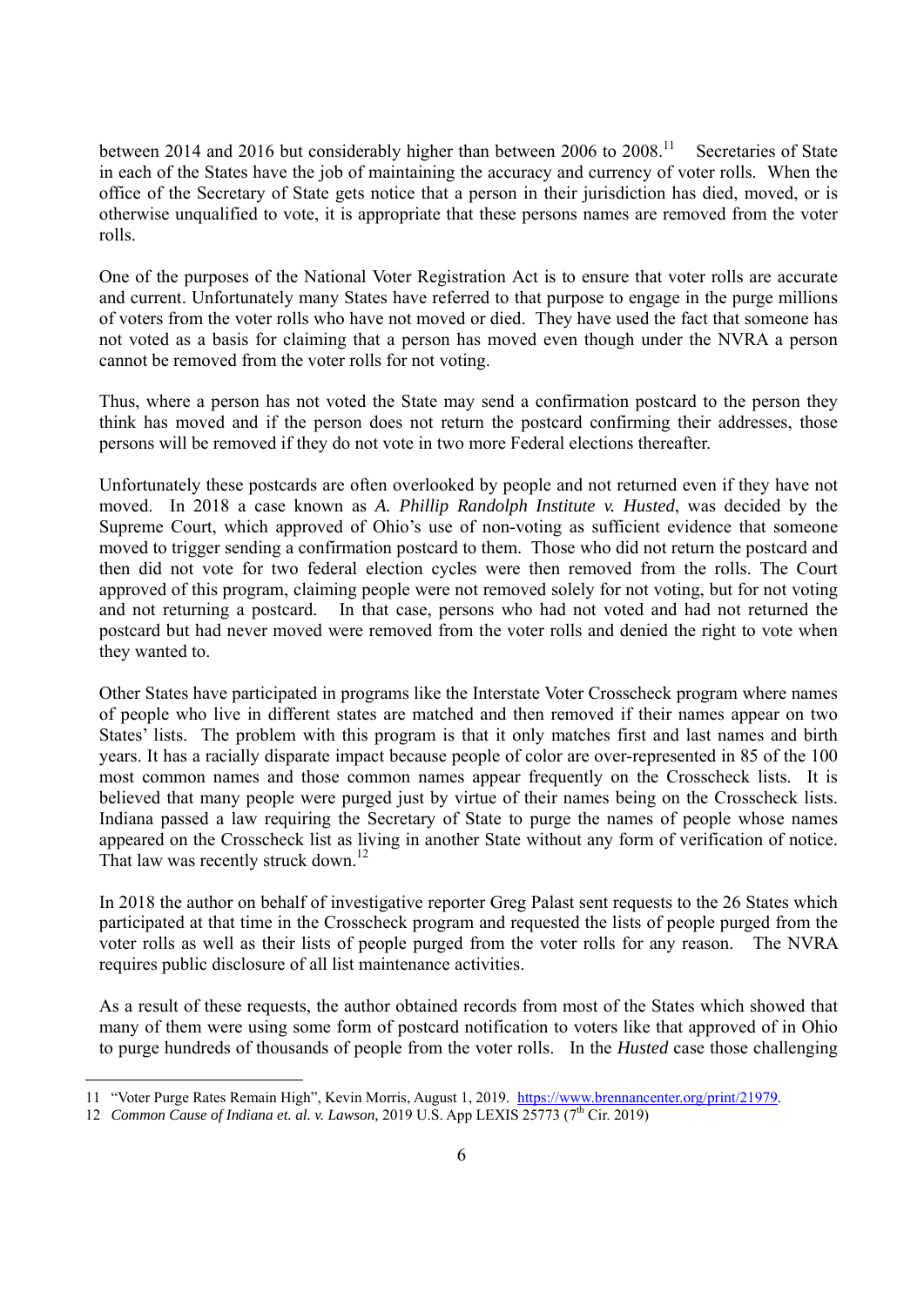the law had not tested how many of the people who had been purged from the rolls had never moved. We decided to test this issue in Georgia where over 700,000 people had been purged from the voter rolls in 2017 and where over 500,000 were purged based on their failure to confirm their addresses and then not voting for two Federal election cycles. That list was sent to a company which verifies addresses as its business model. The results showed that over 340,000 people who were removed because they were presumed to have moved had never moved from the address where they initially registered.

Mr. Palast posted the purge list on his website and asked people to check their names to see if they needed to re-register. Unfortunately there were only a few days before the registration deadline for voting in the governor's election. Over 100,000 people contacted his website, but he has no idea how many were able to re-register. In 2018 the gubernatorial election in Georgia was very close, and the African American candidate lost by a little more than 50,000 votes out of almost 4 million cast. that election, there were many examples of people being denied the right to vote based on these voter purges or other issues related to the use of an "exact match" system for registrations. Mr. Palast documented many cases of voters being denied the right to vote or to file provisional ballots. Most egregious was the case of 92 year old Christine Jordan, a cousin of Martin Luther King, who had voted every year since 1968. When she went to the polls to vote in the gubernatorial election in Georgia, her name was no longer on the voter rolls and she was denied the right to vote.<sup>13</sup>

In the case of Georgia, the Secretary of State who had control over the election procedures was also a candidate for governor. He should not have been allowed to control the election procedures when also running, but nothing was done to force him to recuse himself. The Georgia example from 2018 is a good example of how voter roll purges and other forms of blocking people from registering prove the United States has failed to take effective measures to ensure all citizens of voting age who have the right to vote may exercise their right to vote.

## **RECOMMENDATIONS**

-

In order to ensure that everyone who has the right to vote can vote it is incumbent on the United States to remove barriers and obstacles to people being able to exercise their rights. It is only through removing these barriers that the United States can be said to take effective measures to ensure people in the United States can exercise the franchise. In this report the author has identified only a few of these barriers. Based on this it is recommended

1. That the United States either move its election day to a weekend date or make election day a national holiday or at least make it mandatory that people could vote over several days including weekend days.

2. That the United Sates ensure that each State provides sufficient resources to each polling station so as to prevent long lines of people waiting to vote, as these long lines discourage people from voting or make people who cannot wait forgo their vote. This is especially true in the urban areas where many people of color reside.

<sup>13</sup> https://www.gregpalast.com/martin-luther-kings-cousin-blocked-from-voting/